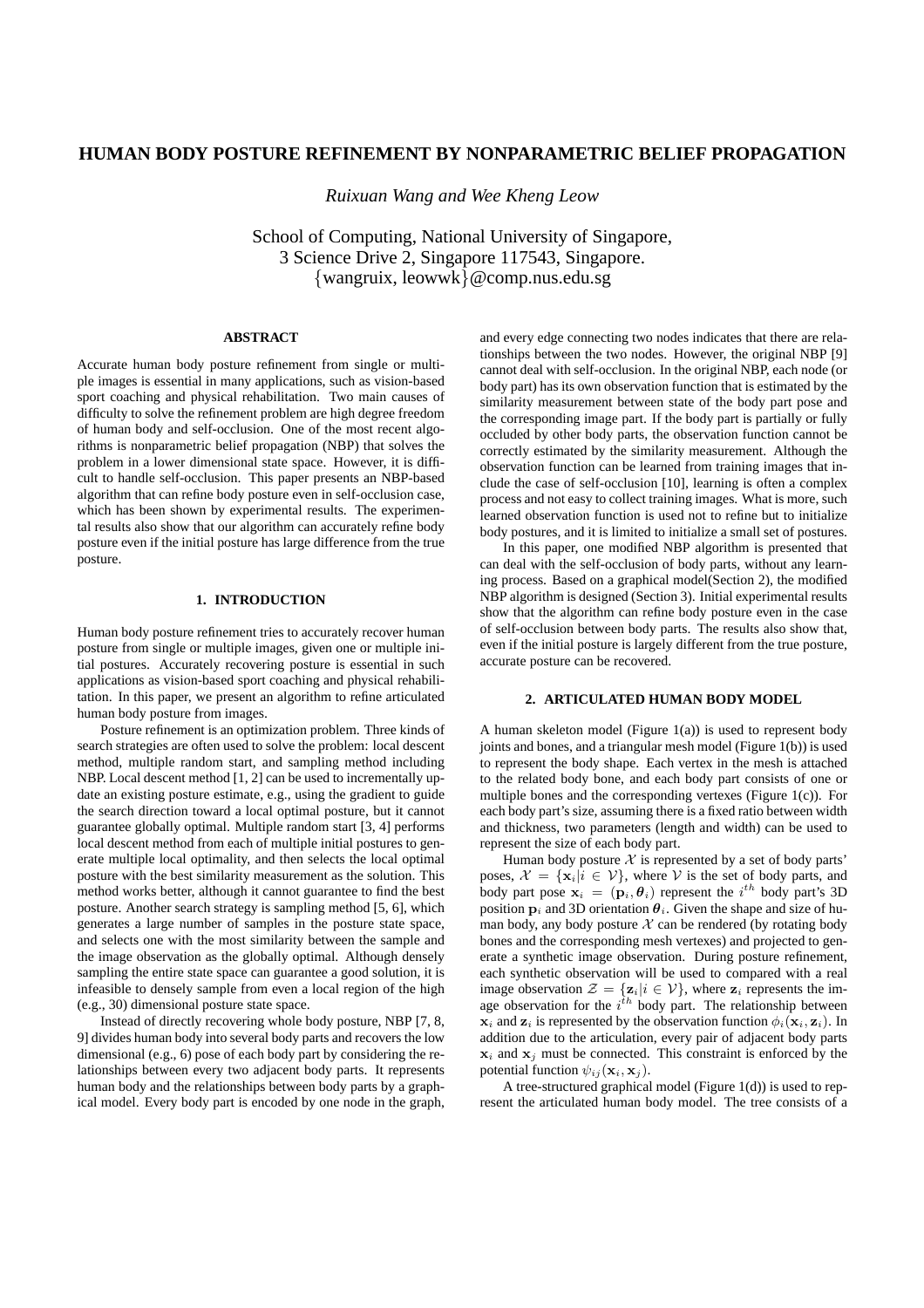set of nodes V and a set of edges  $\mathcal{E}$ . Each node  $i \in V$  is associated with  $x_i$  and  $z_i$  of  $i^{th}$  body part, and each edge  $(i, j) \in \mathcal{E}$  is associated with the potential function  $\psi_{ij}(\mathbf{x}_i, \mathbf{x}_j)$ .



**Fig. 1**. Human body model. (a) Human skeleton model. (b) The vertexes in the body mesh model. (c) Each vertex and triangle in the mesh model is assigned to one specific body part. (d) A treestructured graphical model for representing human body model.

### **3. POSTURE REFINEMENT ALGORITHM**

NBP can be used to estimate each body part's pose. However, it assumes that observation of each part can be obtained independently [7, 9]. This limits it to cases where there is no self-occlusion. We modified NBP to handle occlusion by changing the joint probability of body posture  $\mathcal X$  and corresponding image observation  $\mathcal Z$ to Equation (1). Similar to NBP [7], we may calculate marginal distributions by Equations (2) and (3),

$$
p(\mathcal{X}, \mathcal{Z}) = \alpha_1 \prod_{(i,j) \in \mathcal{E}} \psi_{ij}(\mathbf{x}_i, \mathbf{x}_j) \prod_{i \in \mathcal{V}} \phi_i(\mathcal{X}, \mathbf{z}_i) \quad (1)
$$

$$
m_{ij}^{n}(\mathbf{x}_{j}) \approx \alpha_{2} \int_{\mathbf{x}_{i}} \psi_{ij}(\mathbf{x}_{i}, \mathbf{x}_{j}) \phi_{i}(\mathbf{x}_{i}, \tilde{\mathcal{X}}_{-i}^{n-1}, \mathbf{z}_{i}) \quad (2)
$$

$$
\times \prod_{k \in \Gamma(i)\backslash j} m_{ki}^{n-1}(\mathbf{x}_i) d\mathbf{x}_i
$$

$$
\hat{p}^n(\mathbf{x}_j|\mathcal{Z}) \approx \alpha_3 \phi_j(\mathbf{x}_j, \tilde{\mathcal{X}}_{-j}^{n-1}, \mathbf{z}_j) \prod_{i \in \Gamma(j)} m_{ij}^n(\mathbf{x}_j) \quad (3)
$$

where  $m_{ij}^n(\mathbf{x}_j)$  is the message propagated from node i to j in iteration n.  $\Gamma(i) = \{k | (i, k) \in \mathcal{E}\}\$ is the neighbor of node i, and  $\Gamma(i)\backslash j$  is the neighbor of  $i$  except  $j$ .  $\tilde{\mathcal{X}}_{-i}^{n-1}$  is the set of body parts' estimations except the  $i^{th}$  body part which come from the previous  $(n-1)<sup>th</sup>$  iteration (or from initial estimates when n is 1).

When body part  $i$  is partially occluded by some others, its image observation  $z_i$  is generated by both this part and the others. Together with the other body parts' estimations  $\tilde{\mathcal{X}}_{-i}^{n-1}$  coming from previous iteration, each estimate of  $x_i$  can generate corresponding observations to measure the observation functions, although the convergence of Equation (3) is remained to be proved.

## **3.1. Potential Functions**

Potential function  $\psi_{ij}(\mathbf{x}_i, \mathbf{x}_j)$  can be used to enforce relationships between body part  $i$  and  $j$ , such as kinematic constraint and joint angle limits. In our work,  $\psi_{ij}(\mathbf{x}_i, \mathbf{x}_j)$  is used to enforce just kinematic constraint between two adjacent body parts, i.e. the corresponding two ends of the two body parts should be at the same 3D position (i.e. the position of body joint connecting them) without noise. Therefore in general, assuming node  $i$  is the parent of  $j$ , potential function can be a single Gaussian with a zero mean vector, i.e.

$$
\psi_{ij}^n(\mathbf{x}_i, \mathbf{x}_j) = \mathcal{N}(T(\mathbf{x}_i) - \mathbf{p}_j; 0, \Lambda_{ij}^n)
$$
(4)

where  $\psi_{ij}^n(\mathbf{x}_i, \mathbf{x}_j)$  represents the probability of  $\mathbf{x}_j$  given  $\mathbf{x}_i$ . T is a rigid transformation that is obtained from the the pose  $x_i$  and the size information of the  $i^{th}$  body part.  $\Lambda_{i,j}^n$  is the variance matrix of the gaussian function  $\mathcal N$  in the  $n^{th}$  iteration of NBP. Note that  $\Lambda_{i,j}^n$  may be different in different iterations. Here  $\Lambda_{i,j}^n$  is gradually decreasing by  $\Lambda_{i,j}^n = \lambda \Lambda_{i,j}^{n-1}$ , where  $\lambda$  is a decreasing factor between 0 and 1. It is easy to get  $\psi_{ij}^n(\mathbf{x}_i, \mathbf{x}_j) = {\psi_{ij}^{n-1}(\mathbf{x}_i, \mathbf{x}_j)}^{1/\lambda}$ , which makes  $\lambda$  have similar effect to simulated annealing in annealed particle filtering [6].

Similarly, when  $i$  is a child of node  $j$ , there is

$$
\psi_{ij}^n(\mathbf{x}_i, \mathbf{x}_j) = \mathcal{N}(T'(\mathbf{x}_j) - \mathbf{p}_i; 0, \Lambda_{ij}^n)
$$
(5)

### **3.2. Observation Functions**

Observation function  $\phi_i(\mathbf{x}_i, \tilde{\mathcal{X}}_{-i}^{n-1}, \mathbf{z}_i)$  measures the likelihood of  $z_i$  given  $x_i$ . In order to measure the likelihood, each estimate of body part pose  $x_i$  is required to be rendered and then projected together with  $\tilde{\mathcal{X}}_{-i}^{n-1}$ , and then the similarity between the projected image and the input image observation  $\mathcal Z$  is computed to estimate the likelihood. Since  $\phi_i(\mathbf{x}_i, \tilde{\mathcal{X}}_{-i}^{n-1}, \mathbf{z}_i)$  is estimated by the similarity of the two whole images, it can deal with self-occlusion where one body part is partially occluded by others. In our work, edge and silhouette are used as the feature for the similarity measurement. Chamfer distance is used to measure the edge similarity, and overlapping area of the projected image and the human body image region in the input image is used to measure the silhouette similarity. The relative weight between edge and silhouette similarity is experimentally determined.

#### **3.3. Nonparametric BP**

After designing potential functions and observation functions, NBP can be used to search for body parts' states by iteratively updating each message and each marginal distribution. In our NBP algorithm, like BP Monte Carlo (BPMC) [11], each message  $m_{ij}^n(\mathbf{x}_j)$ is represented by a set of  $K$  weighted samples,

$$
m_{ij}^{n}(\mathbf{x}_{j}) = \{ (\mathbf{s}_{j}^{(n,k)}, \omega_{ij}^{(n,k)}) | 1 \leq k \leq K \}
$$
 (6)

where  $\mathbf{s}_j^{(n,k)}$  is the  $k^{th}$  sample of the  $j^{th}$  body part state in the  $n^{th}$ iteration and  $\omega_{ij}^{(n,k)}$  is the weight of the sample. Correspondingly, the marginal distribution is represented by

$$
\hat{p}^{n}(\mathbf{x}_{j}|\mathcal{Z}) = \{ (\mathbf{s}_{j}^{(n,k)}, \pi_{j}^{(n,k)}) | 1 \le k \le K \}
$$
 (7)

where  $s_j^{(n,k)}$  is the same as that in Equation 6 and  $\pi_j^{(n,k)}$  is the corresponding weight.

In each iteration, each message  $m_{ij}^n(\mathbf{x}_j)$  and each marginal distribution  $\hat{p}^n(\mathbf{x}_j|\mathcal{Z})$  are updated based on Equations (2) and (3). Since the messages and marginal distributions are nonparametric, the update is based on the Monte Carlo method. The update process is described in the following: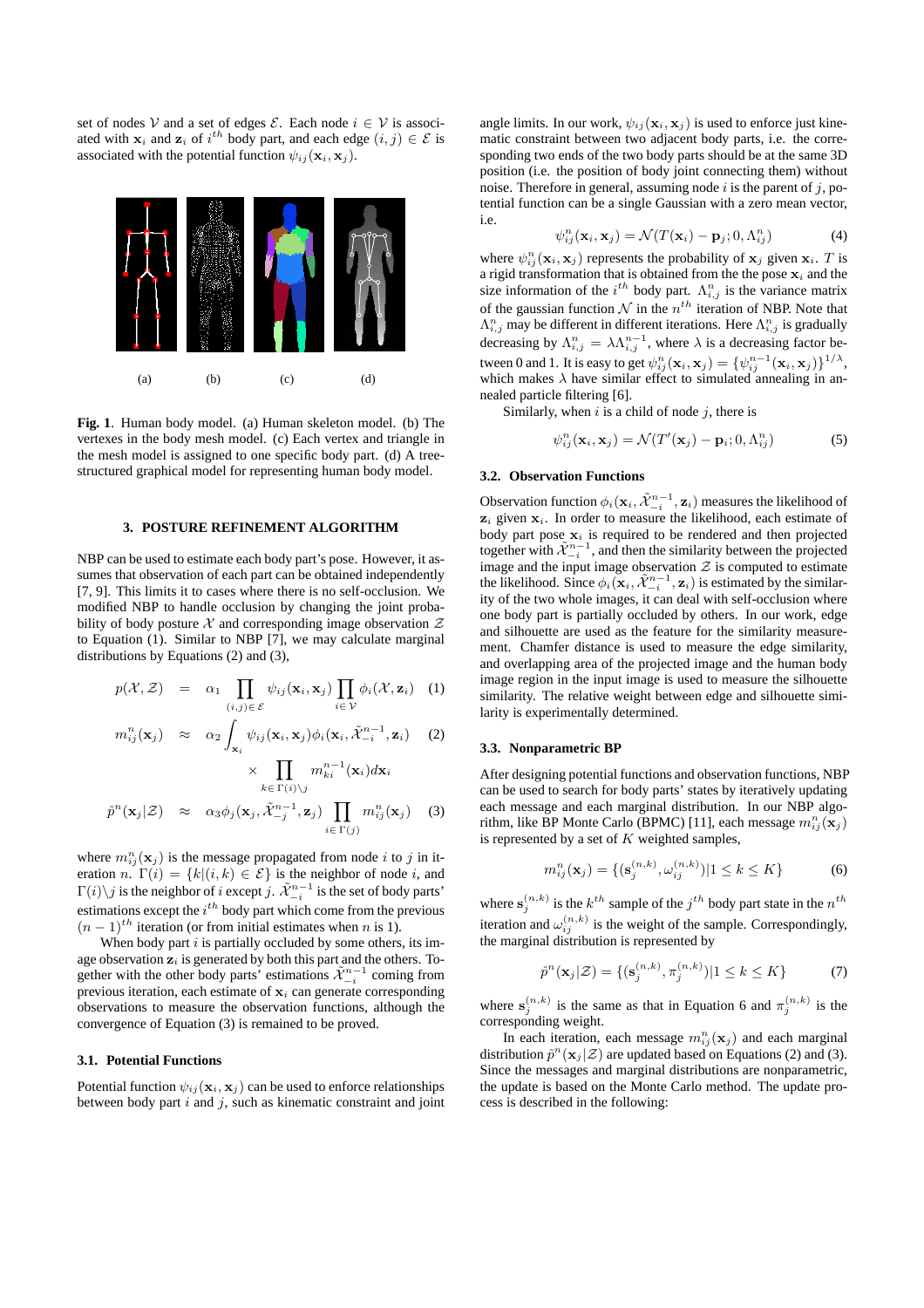- 1. Modify potential functions by  $\Lambda_{i,j}^{n+1} = \lambda \Lambda_{i,j}^n$ .
- 2. Use importance sampling to generate new samples  $\mathbf{s}_j^{(n+1,k)}$ from related marginal distributions of previous iteration. The related marginal distributions include the neighbors' and its own marginal distributions of previous iteration. The new samples are to be weighted respectively in the following two steps to represent corresponding messages and marginal distributions.
- 3. Update messages. For each new sample  $\mathbf{s}_j^{(n+1,k)}$  and each neighboring node  $i \in \Gamma(j)$ , calculate the weight  $\omega_{ij}^{(n+1,k)}$ :

$$
\omega_{i,j}^{(n+1,k)} = \sum_{k'=1}^{K} [\psi_{ij}(\mathbf{s}_i^{(n,k')}, \mathbf{s}_j^{(n+1,k)}) \frac{\pi_i^{(n,k')}}{\omega_{ij}^{(n,k')}}] \tag{8}
$$

Equation (8) is the nonparametric version of Equation (9), which represents message in terms of marginal distribution [9].

$$
m_{ij}^n(\mathbf{x}_j) = \alpha_2 \int_{\mathbf{x}_i} \psi_{ij}(\mathbf{x}_i, \mathbf{x}_j) \frac{\hat{p}^{n-1}(\mathbf{x}_i | \mathcal{Z})}{m_{ji}^{n-1}(\mathbf{x}_i)} d\mathbf{x}_i \qquad (9)
$$

The updated messages will be used to update marginal distributions.

4. Based on the updated messages, each marginal distribution is updated. For each sample  $s_j^{(n+1,k)}$ , calculate the weight  $\pi_j^{(n+1,k)}$ , where

$$
\pi_j^{(n+1,k)} = \phi_j(\mathbf{s}_j^{(n+1,k)}, \tilde{\mathcal{X}}_{-j}^n, \mathbf{z}_j) \prod_{l \in \Gamma(j)} \omega_{lj}^{(n+1,k)} \tag{10}
$$

Then  $\pi_j^{(n+1,k)}$  is re-weighted because we use importance sampling to generate sample  $\mathbf{s}_j^{(n+1,k)}$ . The updated marginal distributions will be used to update messages in the next iteration.

Human body posture can be estimated from the set of marginal distributions. The mean of  $\hat{p}^n(\mathbf{x}_j|\mathcal{Z})$  or the sample with the maximum weight in  $\hat{p}^n(\mathbf{x}_j|\mathcal{Z})$  can be used to represent the estimation of  $j^{th}$  body part state.

There are several differences between our algorithm and others' NBPs. Sudderth et al. [7, 9] used Gaussian mixtures to represent messages and marginal distributions, and a complex Gibbs sampler is required to generate samples in each iteration. In our algorithm, like BPMC [11], it just uses a set of weighted samples to represent messages and marginal distributions, and uses importance sampling to generate samples. Compared to BPMC in which importance function comes from the same node's marginal distribution of previous iteration, and in which they re-weight messages by the importance function, our importance function comes from multiple marginal distributions, i.e. both the neighboring marginal distributions and the same node's marginal distribution of previous iteration. And we re-weight the marginal distributions, not messages, by the importance function. We believe that such re-weighting is more reasonable because the samples from importance sampling are essentially used for marginal distributions. In addition, BPMC is used for rigid object whereas our algorithm deals with articulated body. More important, compared to these existing algorithms [9, 11], our algorithm can deal with self-occlusion by using estimated postures of previous iteration. Furthermore, our algorithm embeds the simulated annealing idea into the algorithm by modifying potential functions in each iteration.

## **4. QUANTITATIVE EVALUATION**

Quantitative evaluation of our NBP algorithm was performed with two tests. The first test evaluated the algorithm's ability to refine body posture in the self-occlusion case. The second test evaluated the accuracy of recovered body posture when the difference between initial posture and true posture is large.

In order to quantitatively evaluate our algorithm, we captured motion using Gypsy motion capture system and extracted 3D postures from the motion. Each posture was mapped to 54-DOF human skeleton model with mesh model for skin, and rendered using OpenGL to get input image. To obtain initial posture, we added some uniform random noise to joint angles of the true posture.

In the tests, our algorithm was used to refine posture from a single image, therefore the depth information cannot be accurately estimated. As a result, 2D joint position error  $E_{2D}$  =  $\frac{1}{nh} \sum_{i=1}^{n} ||\hat{\mathbf{p}}_{2i} - \mathbf{p}_{2i}||$  is computed to assess the performance of our algorithm.  $\hat{\mathbf{p}}_{2i}$  and  $\mathbf{p}_{2i}$  are the estimated and true 2D image position of the  $i^{th}$  body joint. h is the articulated body height and it is about 195 pixels in the tests. Note that each estimated joint position was obtained from the estimated pose of one corresponding body part.

### **4.1. Posture refinement in self-occlusion case**

In this test, the performance of our NBP algorithm in refining selfoccluded posture was evaluated. 150 weighted samples were used to represent each message and each marginal distribution respectively. Generally, the decreasing factor  $\lambda$  should be close to 1 (e.g., 0.95) according to the simulated annealing theory [6]. But this makes the algorithm very slowly to obtain the final solution. When  $\lambda$  is smaller (e.g., 0.5), it converges fast but may converge to a local optimal. For balance, here we used a two-level iteration framework,  $\lambda$  is set 0.6 and 5 iterations for the NBP are repeated 8 times (i.e., totally 40 iterations). Test results showed that such two-level iteration alternative resulted in similar good solutions to the original annealing method with  $\lambda$  close to 1, while obtaining faster convergence. For each iteration, around 20 seconds is spent, most of which is used to compute observation functions.

Figures 2(a) (b) and (c) illustrate one input image (with posture truth represented by the skeleton) and the corresponding images of an initial posture and the best refined posture. We can see that the estimated (projected 2D) posture is very close to the true posture. For this pair of input image and the initial posture, Figure 2(d) represents the 2D joint position error  $E_{2D}$  with respect to the iteration number. It shows that, after 15 iterations, the error has decreased to a relatively small value (i.e.,  $0.1\%$  of body height h, or 2 pixels when  $h$  is 195 pixels). Note that the edge information plays an important role in posture refinement especially when arms fall inside the torso image region, in which case silhouette information itself often cannot get good refinement result.

Sudderth et al. [9] reported a similar result on refining body posture from initial posture estimates. However, their NBP algorithm required a complex learning process and was tested on a simple walking posture using a multi-camera system. In comparison, our algorithm does not require any learning process and can deal with more complex postures.

### **4.2. Posture refinement from different initial postures**

In the second test, we tested the accuracy of the recovered body posture when the difference between initial posture and true pos-